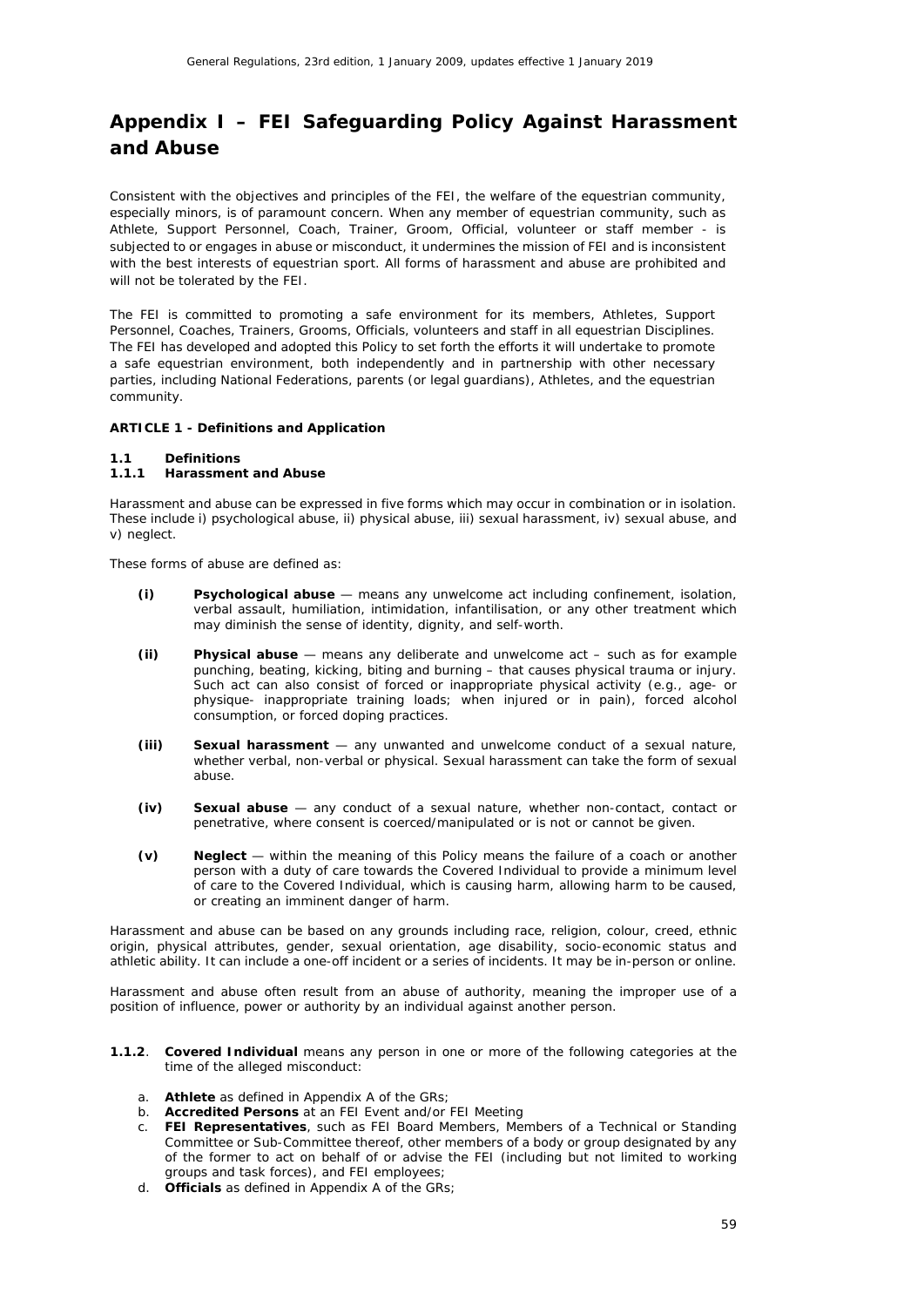- e. **Organiser** as defined in Appendix A of the GRs;
- f. **Person Responsible** as defined in Article 118 of the GRs;
- g. **Support Personnel** means any Coach, Trainer, Athlete, Horse Owner, Groom, Steward, Chef d'Equipe, team staff, Official, Veterinarian, medical, or paramedical personnel or any other person assisting in any fashion a Person Responsible participating in or preparing for an FEI Event*.*

#### **1.2 Application**

- **1.2.1.** This Policy shall apply to all Covered Individuals.
- **1.2.2.** It shall be the personal responsibility of every Covered Individual to make himself or herself aware of this Policy including, without limitation, what conduct constitutes a violation of this Policy and to comply with those requirements. Covered Individuals should also be aware that conduct prohibited under this Policy may also constitute a criminal offence and/or a breach of other applicable laws and regulations including other regulations of FEI or any other Sports Organisations. Covered Individuals must comply with all applicable laws and regulations at all times.

## **ARTICLE 2 - Violations**

The following conduct constitutes a violation of this Policy:

- **2.1** Psychological Abuse;
- **2.2** Physical Abuse;
- **2.3** Sexual Harassment;
- **2.4** Sexual Abuse;
- **2.5** Neglect;
- **2.6** Complicity, i.e. assisting, encouraging, aiding, abetting, conspiring, covering up or any other type of intentional complicity involving a violation of this Policy:
- **2.7** Retaliation as defined in 3.1
- **2.8** Failure to cooperate

(i) Failing to cooperate with any investigation carried out by, or on behalf of, the FEI in relation to a possible breach of this Policy, including, without limitation, failing to provide accurately, completely and without undue delay any information and/or documentation and/or access or assistance requested by the FEI as part of such investigation.

(ii) Obstructing or delaying any investigation that may be carried out by, or on behalf of, the FEI in relation to a possible violation of this Policy, including without limitation concealing, tampering with or destroying any documentation or other information that may be relevant to the investigation.

#### **ARTICLE 3 – Retaliation, Reporting, and Confidentiality**

Covered Individuals should report to the FEI, at the first available opportunity, full details of any incident, fact or matter that comes to their attention or of which they are aware that could amount to a violation of this Policy.

The FEI will report any behaviour, which in the reasonable opinion of the FEI, amounts to potentially criminal behaviour to the appropriate legal authorities.

#### **3.1 Retaliation**

Retaliation is any adverse action taken by a Covered Individual against a person participating in any investigation or proceedings initiated by the FEI pursuant to this Policy. Retaliation by a Covered Individual against a person for making an allegation, supporting a reporting party, or providing information relevant to an allegation is a serious violation of this Policy.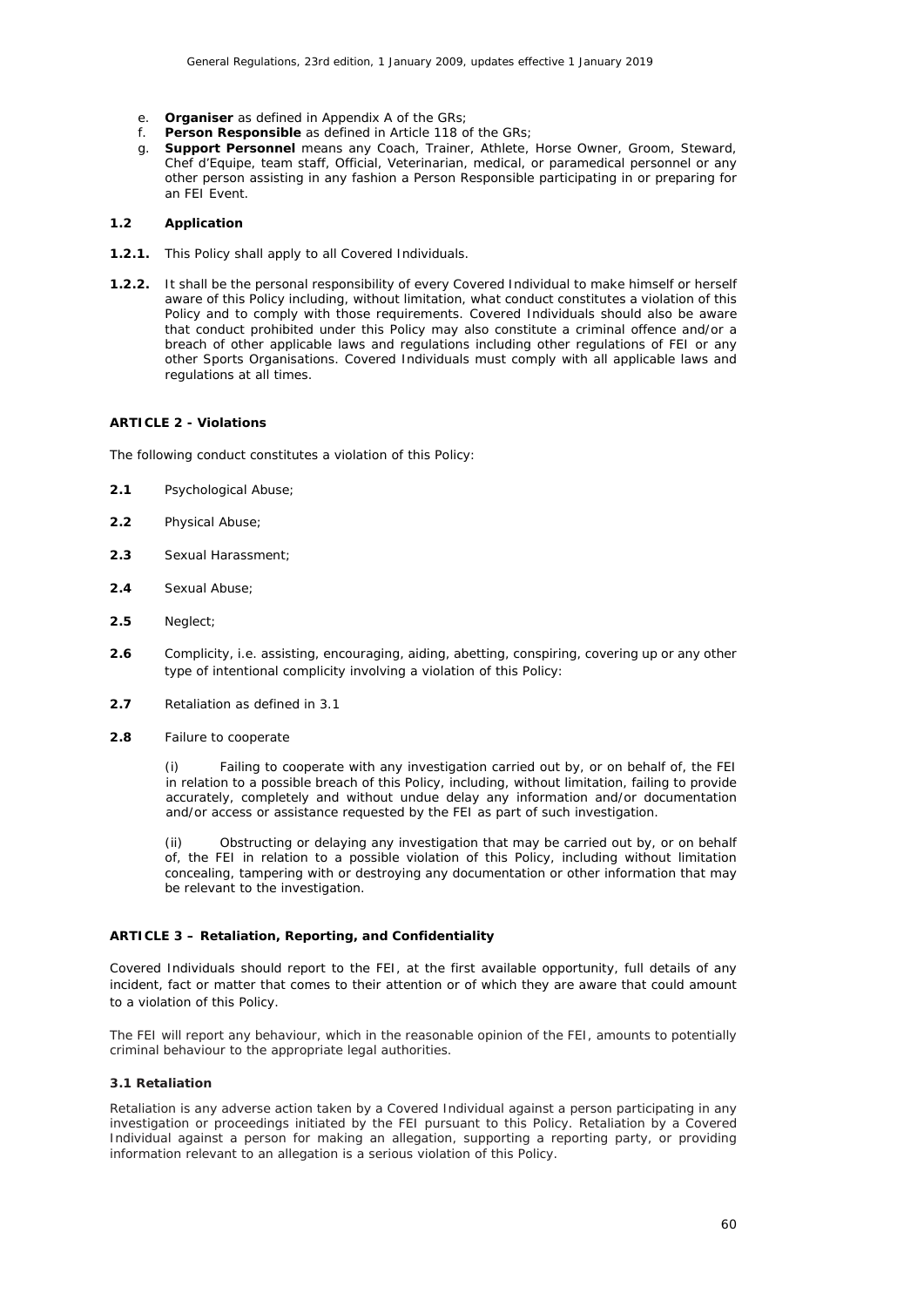## **3.2 Reporting Harassment and Abuse at any time, including at FEI Events**

For reporting any Harassment or Abuse, the FEI and/or the ECIU will take a report in the way that is most comfortable for the person initiating the report including an anonymous, in-person, verbal, or written report. Regardless of the method of reporting, it is helpful to the FEI and/or the ECIU to get the following information: (1) the name of the complainant(s); (2) the type of misconduct alleged; (3) the name(s) of the alleged victim(s); and (4) the name(s) of the individual(s) alleged to have committed the misconduct.

Individuals may complete an Incident Report Form. Information on this form will include:

- 1. The name(s) of the complainant(s);
- 2. The type of misconduct alleged (including psychological abuse, physical abuse, sexual harassment, sexual abuse, and neglect);
- 3. The name(s) of the alleged victim(s);
- 4. The name(s) of the individual(s) alleged to have committed the misconduct;
- 5. The approximate date(s) and location(s) where the misconduct was committed;
- 6. The names of other individuals who might have information regarding the alleged misconduct; and
- 7. A summary statement of the reasons to believe that misconduct has occurred.

The FEI will withhold the complainant's name upon request, to the extent permitted by law. A copy of the FEI Incident Report Form can be found at [www.inside.fei.org.](http://www.inside.fei.org/)

## **3.3. Confidentiality**

To the extent permitted by law, and as appropriate, the FEI and/or the ECIU will handle any report it receives confidentially and discretely and will not make public the names of the complainant(s), potential victim(s), or accused person(s); however, the FEI may disclose such names on a limited basis when conducting an investigation, or reporting to the ECIU, or the relevant bodies or when required to do so under applicable law.

#### **3.4. Anonymous Reporting**

The FEI recognises it can be difficult to report an allegation of misconduct and strives to remove as many barriers to reporting as possible. Anonymous reports may be made without the formality of completing an Incident Report Form:

1. by completing the FEI Incident Report Form without including their name;

2. by expressing concerns of misconduct to the FEI and/or the ECIU; or

3. by expressing concerns in writing or verbally to one of the following individuals on the Athlete Protection Team:

- a. FEI Legal Director
- b. FEI Deputy Legal Director
- c. Legal Counsel

Please be aware that anonymous reporting may make it difficult to investigate or properly address allegations.

## **ARTICLE 4 – FEI Investigation, Notification**

Following the receipt of an allegation of a misconduct, the FEI may consider the circumstances in which it will notify other Athletes and/or the parents (or legal guardians) of Athletes with whom the accused individual may have had contact. At the FEI's discretion, and as appropriate or required by law, the FEI may notify relevant persons, i.e., competition managers, staff members, contractors, volunteers, parents (or legal guardians), and/or Athletes of any such allegation that (a) law enforcement authorities are actively investigating; or (b) that the FEI and/or the ECIU is investigating. Advising others of an allegation may lead to additional reports of harassment or abuse and other misconduct.

# **ARTICLE 5 – Opening a Disciplinary Procedure**

Following an investigation by the FEI and/or the ECIU pursuant to this Policy, the FEI shall evaluate all the evidence and shall decide whether or not to open a disciplinary procedure by referring the matter to the FEI Tribunal.